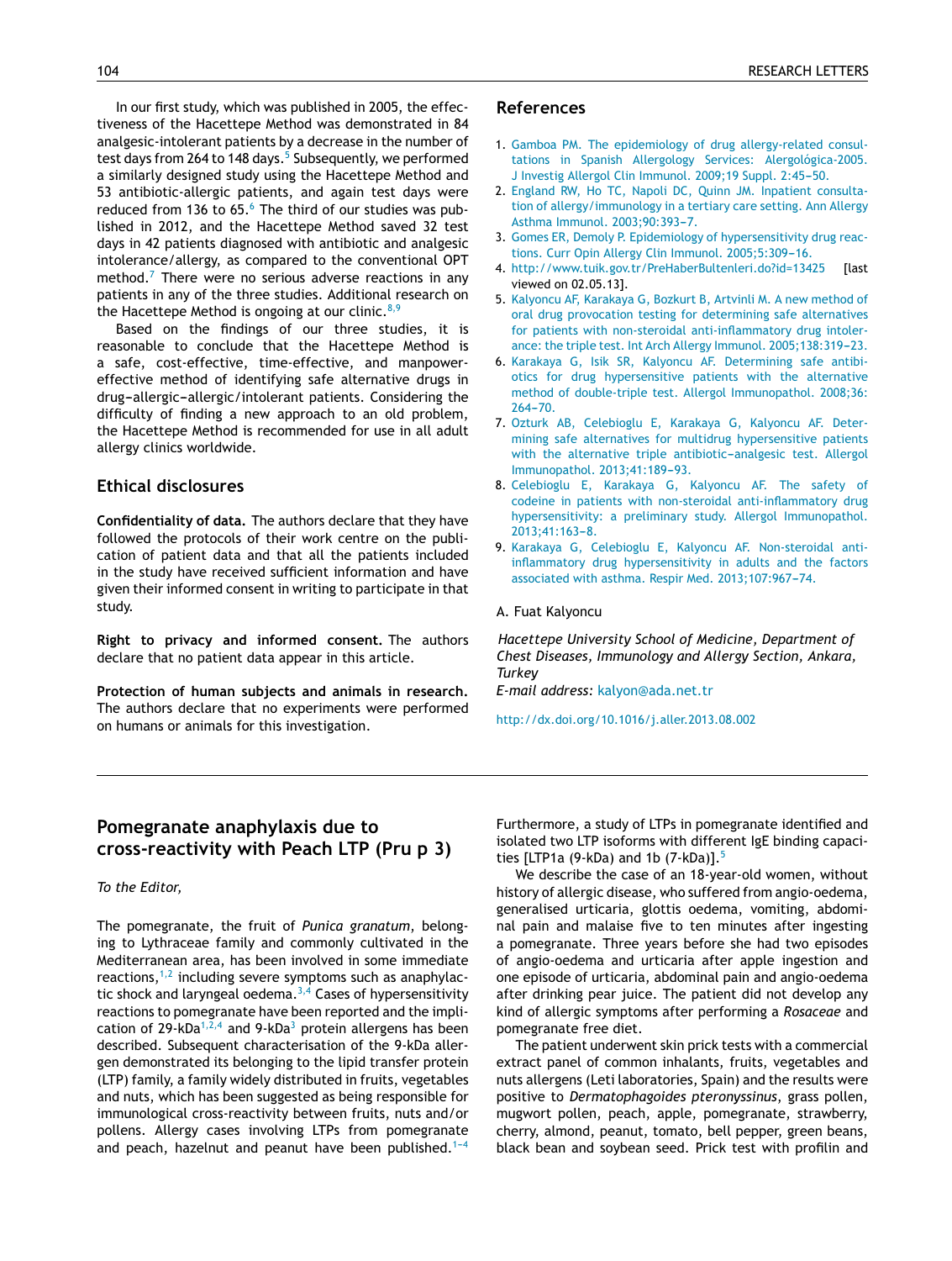<span id="page-1-0"></span>

**Figure 1** (A) SDS-PAGE IgE-immunoblotting of pomegranate extract (under non-reducing conditions). Lane P: patient serum; Lane C: control serum (pool from non-atopic subject sera); Lane S1 and S2: Anti-Pru p 3 rabbit serum (dilution 1/10,000-1/5000); Lane C1: serum from non-immunised rabbit (Dilution 1/5000); M, molecular mass markers. (B) SDS-PAGE IgE-immunoblotting-inhibition with pomegranate extract in solid phase. Lane 1: patient serum pre-incubated with pomegranate extract; Lane 2: patient serum pre-incubated with Pru p 3 (150 µg/ml); Lane 3: patient serum pre-incubated with BSA (150 µg/ml). (C) SDS-PAGE immunoblottinginhibition with pomegranate in solid phase and pollen extracts as inhibitors: *Lolium perenne* (Lane 4), *Artemisia vulgaris* (Lane 5), *Olea europaea* (Lane 6), *Parietaria judaica* (Lane 7), lamb as negative control (Lane 8), molecular mass markers (Lane M).

LTP extract (Alk Abelló, Madrid, Spain) were positive. Prickprick test with fresh pomegranate was positive. Specific IgE, performed with UniCAP® method, was positive to peach (10.3 kU/L), apple (8.45 kU/L), pear (6.61 kU/L), cherry (9.79 kU/L) and green bean (3.94 kU/L). Immuno solid-phase allergen chip (ISAC® ) microarray was positive to nPru p 3 (12 ISU) and nSal k1 (2.5 ISU). Because of the systemic reactions and the positive test results with pomegranate, peach, apple and peanut, a possible involvement of LTPs and IgE-mediated allergy was expected. We performed a SDS-PAGE immunoblotting assay in non-reducing electrophoresis conditions (without 2-mercaptoetanol) with pomegranate extract in solid phase and using the patient serum and an anti-Pru p 3 serum from rabbit. Both sera revealed a clear 16 kDa-IgE reactive protein and some others faint ones with higher molecular masses. Identical assay, carried out with purified Pru p 3 and patient serum, showed an IgE binding band with the same molecular mass. The molecular weight of binding band protein detected is higher than that usually described for L[T](#page-2-0)Ps  $(7-9kDa)$ .<sup>5</sup> This apparent molecular weight difference is probably explained by the electrophoretic mobility shift that occurs under non-reducing conditions, as has already been shown by Zoccatelli.<sup>[5](#page-2-0)</sup> We decided to perform the electrophoresis assay in non-reducing conditions in order to preserve the conformational structure of epitopes LTP and consequently their IgE-binding capacities. Cross-reactivity between the pomegranate IgE binding protein and Pru p 3 (peach LTP) was demonstrated and was then confirmed by immunoblotting inhibition assay.

Despite the absence of clinical inhalant allergy as positive skin prick tests results were detected with extracts from grass pollen, mugwort pollen and plane tree pollen, the possible cross-reactivity between pollen and pomegranate extract was studied. A very high level of IgE-binding inhibition on pomegranate band was detected when *Artemisia vulgaris* pollen extract was used as inhibitor, whereas partial inhibition was observed with *Olea europaea* pollen extract (Fig. 1).

The clinical history, the skin tests and the immunoblotting results led us to conclude that the allergy symptoms were probably caused by the presence of specific IgE for the 15/16-kDa protein completely inhibited by Pru p 3, and suggest that the primary sensitisation must be due to Rosaceae LTPs, greatly consumed in southern European countries. The inhalation of pollen LTP could have contributed to maintain the specific LTP IgE levels in patient serum. LTP appears to be the main factor associated with cross-reactivity with clinical allergy between pomegranate and botanically unrelated food from different families, such as nuts, namely hazelnut, and peanut.

### **Ethical disclosures**

**Confidentiality of data.** The authors declare that they have followed the protocols of their work centre on the publication of patient data and that all the patients included in the study have received sufficient information and have given their informed consent in writing to participate in that study.

**Right to privacy and informed consent.** The authors have obtained the informed consent of the patients and/or subjects mentioned in the article. The author for correspondence is in possession of this document.

**Protection of human subjects and animals in research.** The authors declare that no experiments were performed on humans or animals for this investigation.

#### **Conflict of interest**

The authors have no conflict of interest to declare.

#### **References**

1. [Gaig](http://refhub.elsevier.com/S0301-0546(13)00230-9/sbref0005) [P,](http://refhub.elsevier.com/S0301-0546(13)00230-9/sbref0005) [Bartolomé](http://refhub.elsevier.com/S0301-0546(13)00230-9/sbref0005) [B,](http://refhub.elsevier.com/S0301-0546(13)00230-9/sbref0005) [Lleonart](http://refhub.elsevier.com/S0301-0546(13)00230-9/sbref0005) [R,](http://refhub.elsevier.com/S0301-0546(13)00230-9/sbref0005) [Garcia-Ortega](http://refhub.elsevier.com/S0301-0546(13)00230-9/sbref0005) [P,](http://refhub.elsevier.com/S0301-0546(13)00230-9/sbref0005) [Palacios](http://refhub.elsevier.com/S0301-0546(13)00230-9/sbref0005) [R,](http://refhub.elsevier.com/S0301-0546(13)00230-9/sbref0005) [Richart](http://refhub.elsevier.com/S0301-0546(13)00230-9/sbref0005) [C.](http://refhub.elsevier.com/S0301-0546(13)00230-9/sbref0005) [Pomegranate](http://refhub.elsevier.com/S0301-0546(13)00230-9/sbref0005) [anaphylaxis](http://refhub.elsevier.com/S0301-0546(13)00230-9/sbref0005) [due](http://refhub.elsevier.com/S0301-0546(13)00230-9/sbref0005) [to](http://refhub.elsevier.com/S0301-0546(13)00230-9/sbref0005) [cross-reactivity](http://refhub.elsevier.com/S0301-0546(13)00230-9/sbref0005) [with](http://refhub.elsevier.com/S0301-0546(13)00230-9/sbref0005) [Peach](http://refhub.elsevier.com/S0301-0546(13)00230-9/sbref0005) [LTP.](http://refhub.elsevier.com/S0301-0546(13)00230-9/sbref0005) [Allergy.](http://refhub.elsevier.com/S0301-0546(13)00230-9/sbref0005) 1999;54:287-96.